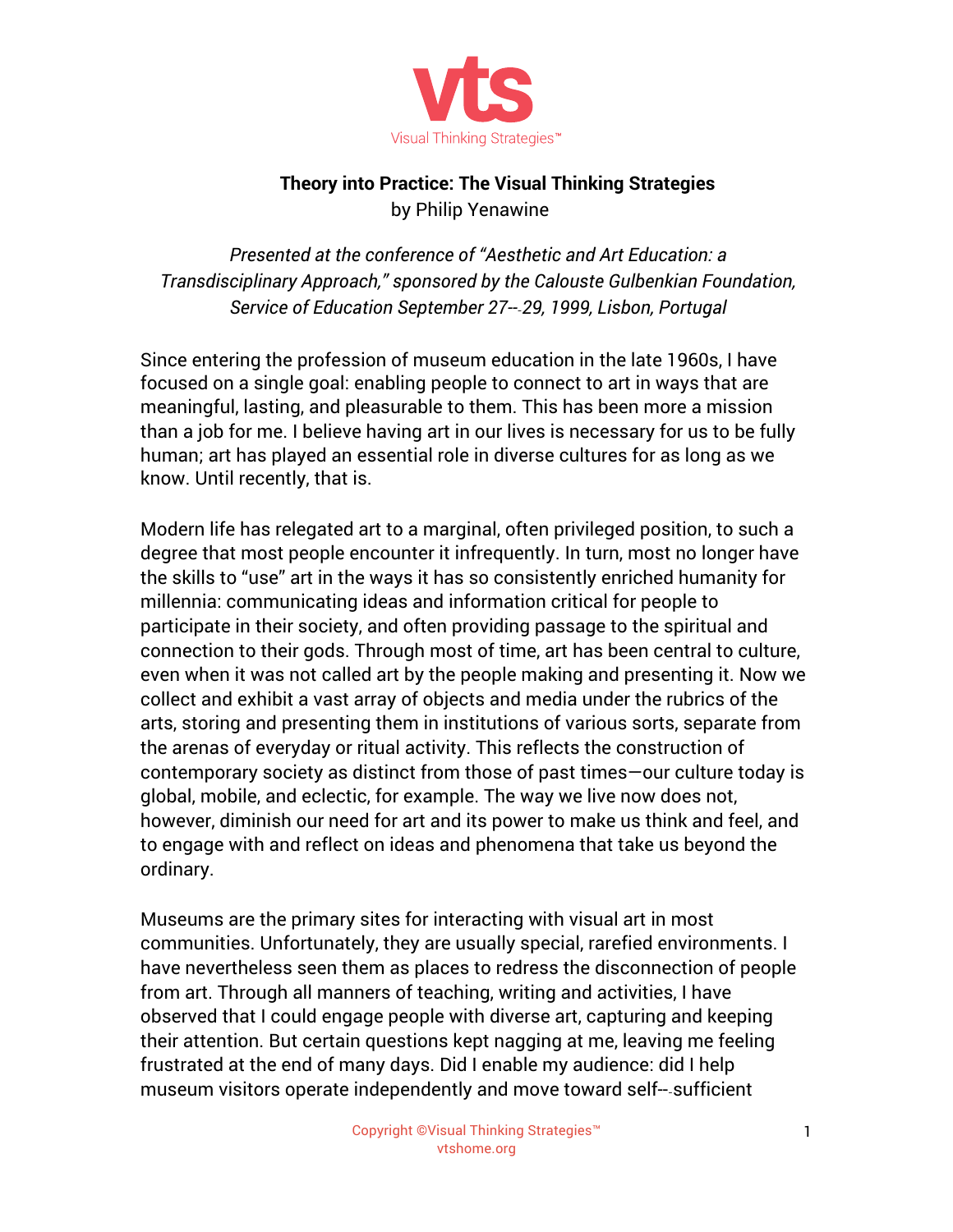

viewing? Did I increase their capacities to find meaning in a range of art without my guidance? Or did I simply share my own insights and information, directing their experience through tools available to me because of my expertise but still remote from them? Was I modeling behaviors that could not be adopted by those with less experience?

Despite my professional doubts, I was offended in the mid 1980s when the Getty Trust published "The Uncertain Profession," a report that called museum educators failures. The report asserted that, as a group, we were not producing concerted, coherent programming for museum visitors, and unlike our curatorial colleagues who were acknowledged participants in the study and recording of art history, we could not be considered serious players in education. The message of the report stung because it carried a ring of truth. To rectify this inadequacy, its authors recommended that we establish the teaching of art history as the operating premise of museum education but this struck me as illogical. My experience indicated that the language and concepts of art history were beyond the interests and capacities of the people I taught—and at the time, I was working at New York's Museum of Modern Art. Even there, with as sophisticated an audience as any museum attracts, the education staff recognized the need to address more basic stages of visual literacy. Nevertheless, we struggled: if art history was not the discipline most relevant to our audiences, then what was?

Knowing of my dilemma, Howard Gardner (author of a theory of multiple intelligence) introduced me to Abigail Housen who ultimately taught me to appreciate theory through her characteristically indirect style. Up to that point, I was very much a pragmatist and a doer. I thought I could attain full understanding through reflecting upon my experience and talking to other practitioners. As I interacted with Abigail, however, I not only came to understand *her* theory but also to see how theory—carefully constructed ways of explaining phenomena and behaviors—can in general provide a rationale for decision-‐making more interesting and valid than those based on experience and instinct alone.

As I see it, theories of education come in several forms, among them:

· Those that result from a long period of thought, observation, reading, and experience—in other words, applied intelligence;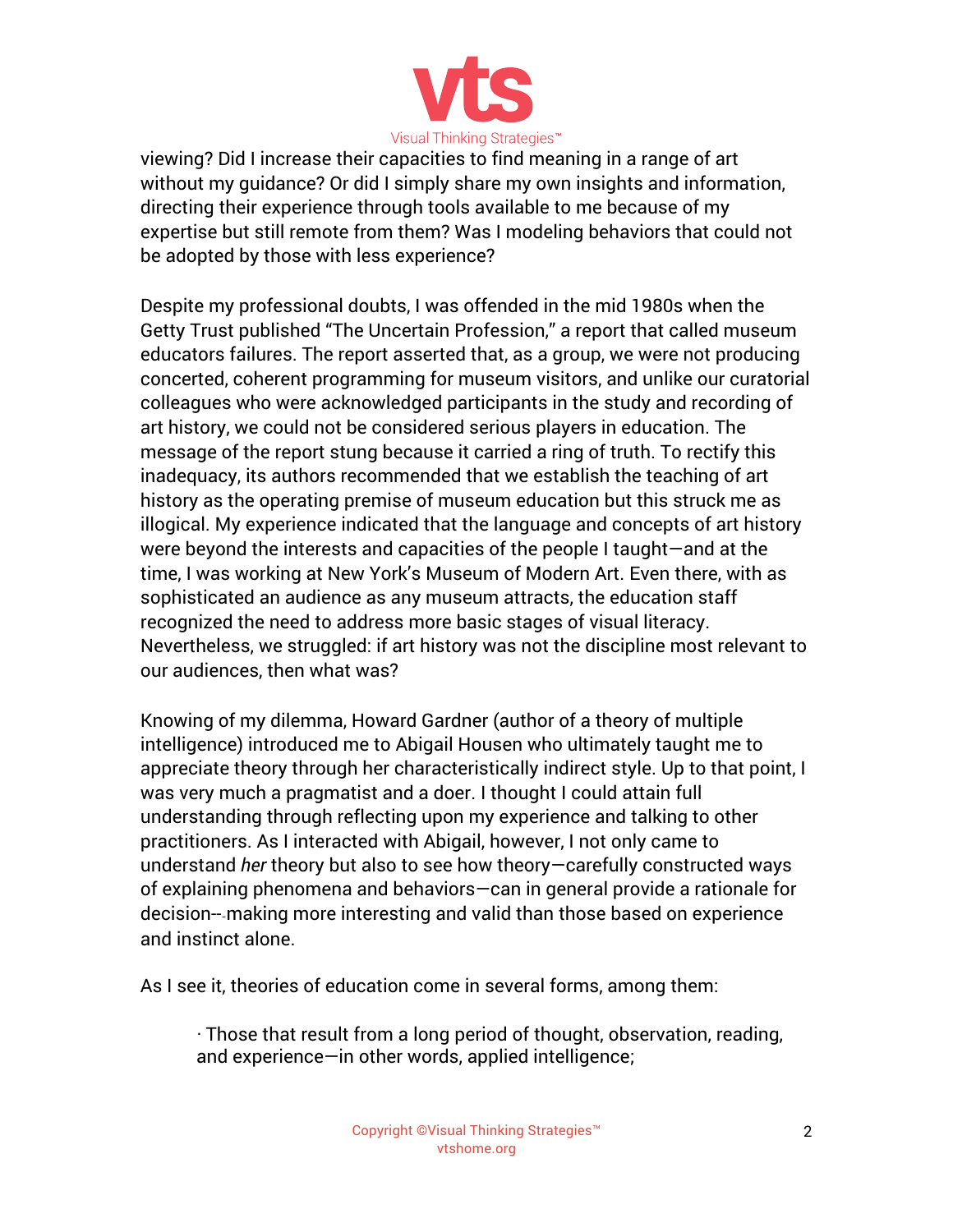

· Those that begin with a hypothesis which is then proved by experimentation or by other methods of collecting data; and

· Those that develop from open-‐ended research that eventually reveals a phenomenon in the absence of an a priori hypothesis.

All of these methods have yielded prominent theories, several of which are widely used today. For example, John Dewey, a primary voice in all discussions of sound education, based his resonant advice in vast experience and astute observation and thinking about how successful learning occurs. His writing exemplifies the first type of theory, as does that of Howard Gardner. Judith Rich Harris is a theorist of the second type. She is currently known for her theory that peers exert greater influence than parents on the shaping of young people's characters and personalities; she describes a "eureka" moment of insight into why adolescents behave as they do. She then spent four yearscombing the relevant literature to find credible data to prove her point. Jean Piageti is an exemplar of the last type of theorist—he did not know what he would find when he started minutely observing infant behavior, but he ultimately posited a developmental theory built on empirical data; Abigail Housenii has worked in a similar manner.

Intrigued as I became by all sorts of theories of cognition, the last type theory that emerged from empirical data—proved to be most cogent and prescriptive. Particularly, I found that carefully collected and controlled data on how, why, and when the growth of intelligence and understanding occurs provides a practical blueprint for how, what, and when to teach. What follows is a brief discussion of various empirically-‐derived theories as they informed my practice as a museum educator.

Piaget's observations led him to conclude that, through interactions with people and their environment, children slowly evolve a series of ways of understanding what they perceive. These "ways" occur in stages which are different from each other although coherent within themselves, and each persists for a period of time. Each stage is dominated by a pattern of thinking and operating, and each is a step in a sequential arc, all equally important. Piaget observed that growth is limited by age— mental as well as physical maturation takes time—and development is not automatic. One stage will gradually supplant an earlier one when, exposed to new experience and information, the existing stage no longer serves the child's expanding needs.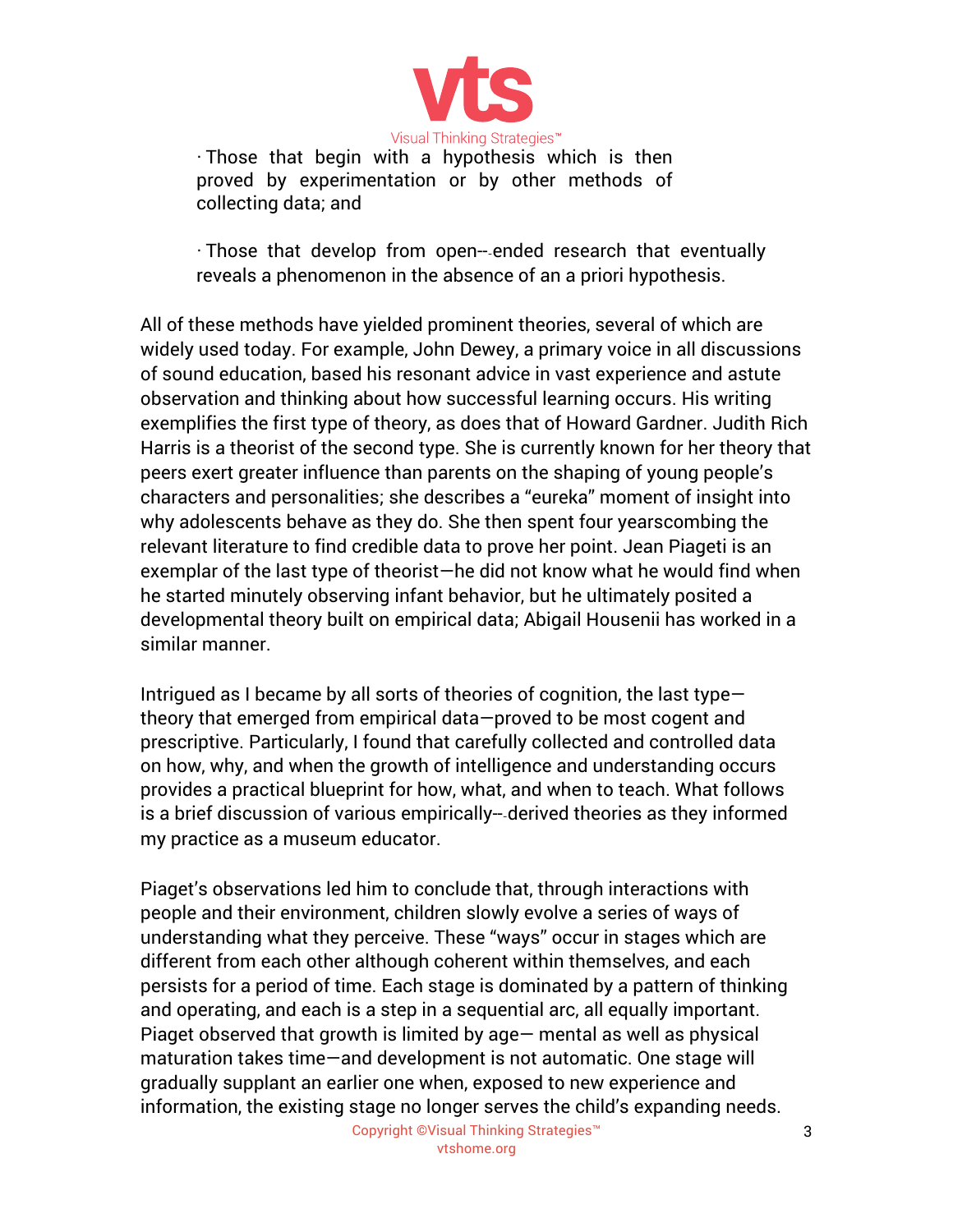

Lev Vygotskyiii, a Russian contemporary of Piaget, unfortunately died in the midst of much productive work, but, like Piaget, he observed through experiment the nature of specific cognitive operations—precisely what behaviors occur and what factors appear to cause and influence them. Both scientists cited evidence that learning results from interactions with the environment, including other people. Understanding is never passive, but involves active construction through exploration and reflection. Both were convinced by their observations that learning only occurs when learners are ready; people internalize, remember and use only what makes sense to them. They rarely make leaps in understanding, but rather move ahead in small increments, incorporating only what they are on the verge of understanding. An intervention, or even an activity like cramming for a test, can temporarily influence behavior, but effective learning—the development of operations that enable an individual continuously to make meaning of new circumstances and appropriately use new information—is a slow process. It requires both motivation and a readiness to incorporate such operations into existing patterns and knowledge.

Working with others to apply these concepts, I began to consider the difference between what these theories suggested—teaching based on what people can naturally do at a given moment—and what I had been doing up until that time teaching based on modeling behaviors which learners could use only when I was there to help them. As I stated earlier, my goal had always been to help people become self-‐sufficient viewers, motivated and empowered to find meaning in a wide variety of art without my help. I finally understood why I had so often felt unsatisfied: my audience was not ready for what I tried to teach. They could take it in but not use it themselves.

Given what various theorists, including Housen (whose work I shall turn to momentarily), were explaining, I decided that I wanted only to employ teaching strategies that were appropriate given the existing capacities of those I taught. I would operate on two levels: first, I would help learners apply their current meaning making systems (their existing and intrinsic abilities and concerns) to their encounters with art; second, I would help them grow by challenging them with reasonable tasks, not pushing them beyond what they could, with some effort, do on their own. The challenges I would present would change as learners grew. The education world refers to this approach as "student centered."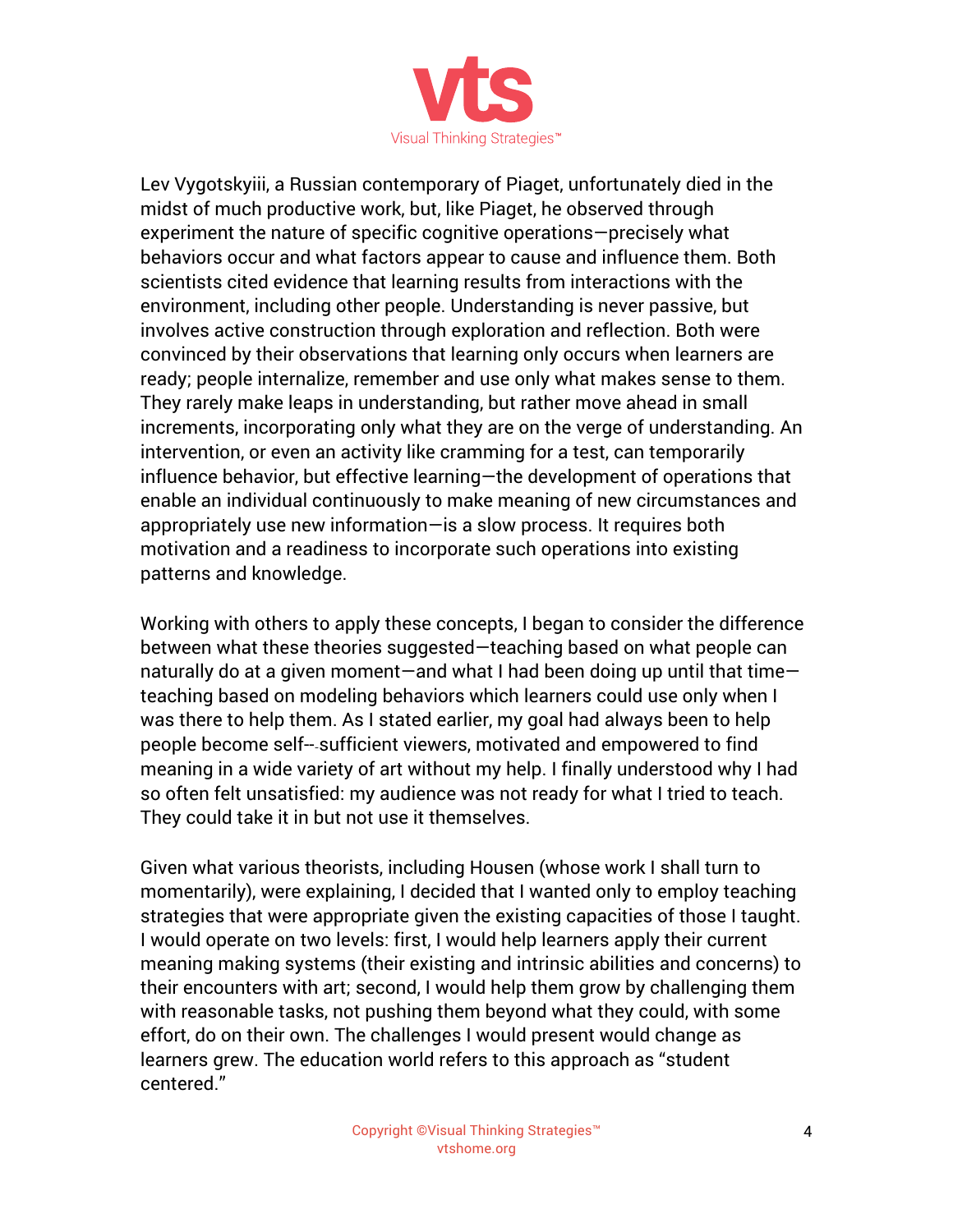

Certain specifics might be helpful here. Piaget's discussion of early developmental stages made clear one reason why the presentation of historical fact—a mainstay of museum teaching—so often proved ineffectual in engaging people before early adolescence. At that early age, viewers make sense of what they encounter concretely as they maneuver through the world. Abstract concepts, such as the concept of time, are of little interest and meaning. History is a vague notion; pre-‐adolescents often lump all periods of history together as "the olden times." It is thus illogical to assume that they can understand art as a window into faraway times and places or that information about art, its makers and its contexts provides useful or memorable insight. The problem is not that they reject it, nor that they cannot take it in. It is simply that their grasp of such data is incomplete and often leads to misunderstanding and misuse. Schooling makes the same mistake in asking children to learn history from a factual basis—names, dates, events. Young people can indeed make a kind of sense of the objects left to us by history, but it is from examining them concretely for whatever visual information they can connect to concrete experience from their own lives.

Piaget similarly rationalized for me children's relationship to abstraction. Given that theirs is a world made meaningful by what is concrete and tangible, when children make art that looks abstract, it is by default; to them, their work is representational of actual experience. When they look at abstract art, they search for things and phenomena that they know, not ideas, sensations or feelings, unless we make them address the latter. The kind of thinking that motivates these aspects of abstract expression is beyond children's comprehension. This does not mean that they cannot enjoy abstract art, just that they cannot do so with an understanding of what its makers intend to communicate. Since I want young people to find meaning in the works in terms appropriate to each work itself, I have concluded that I would rather concentrate my scant teaching time with them examining work where it is natural for them to see the way the artists did.

Vygotsky suggested yet another principle, through his studies of speech. He became very interested in how language and the formulation of ideas are connected. In brief, Vygotsky concluded that much thought is actually dependent on speech; thought is born in language, he said. One way to understand this concept is to suggest that the learner talks him or herself into understanding. Grappling with a phenomenon or issue verbally leads to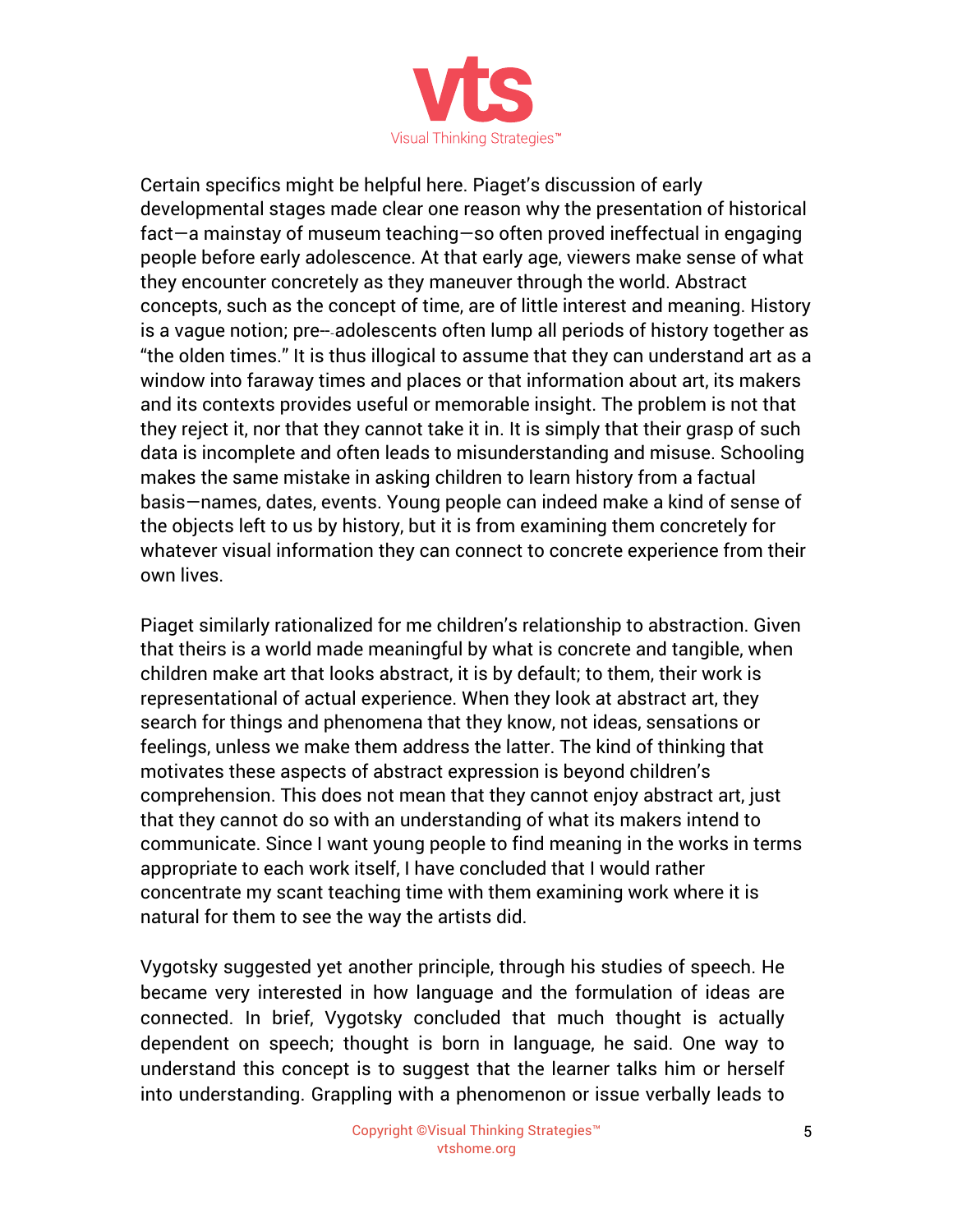

understanding—an underlying principle of most psychotherapy. Vygotsky's theory—and importantly, his evidence—convinced me to make greater use of verbalizing: get people to talk about art, actively constructing meaning from what they see. In this way, they will explore the art they are viewing and, at the same time, practice a process that develops both thinking patterns and concepts related to viewing more generally.

Another line of inquiry led Vygotsky to conclude that much learning takes place with the aid of more capable peers. When someone is attempting to solve a problem or master a task for which he or she is ready, another person can share information or demonstrate behavior that assists the learner in a lasting way. This clearly justifies mentor/learner relationships, but I found Vygotsky's choice of language interesting. "More capable" indicates a greater command of some operations and skills, but the term "peer" suggests equality. This pairing of terms implies that the disparity between the learner and the one more capable need not be great. People of only slightly differing capacities can significantly help each other.

This theory dovetails with the observation of my own that most engaging and expansive discussions result from the following two circumstances: when all participants bring equivalent though different knowledge and experience to the table, and when all feel equally welcome to and capable of participating. These principles are at work when research or creative teams solve problems: a group

of peers combines its expertise and interacts until it arrives at solutions. As parents and teachers know, children learn a great deal of what they know and solve innumerable challenges through interactions with their peers. Most educational reform agendas include "cooperative learning" opportunities to capitalize on this. Both independence and significant growth are stimulated by structured interactions among children who think differently and have different experiences and information to share.

Linking these two theories—the importance of peer interaction and the advantage of teaching viewing through verbalizing—suggested grouping peers together for discussions of works of art. In other words, it can be persuasively argued that structured discussion among peers of art that intrigues them will produce observations, insights and exchanges that spur not only thorough, rigorous examinations of works of art but also significant skill development in individuals.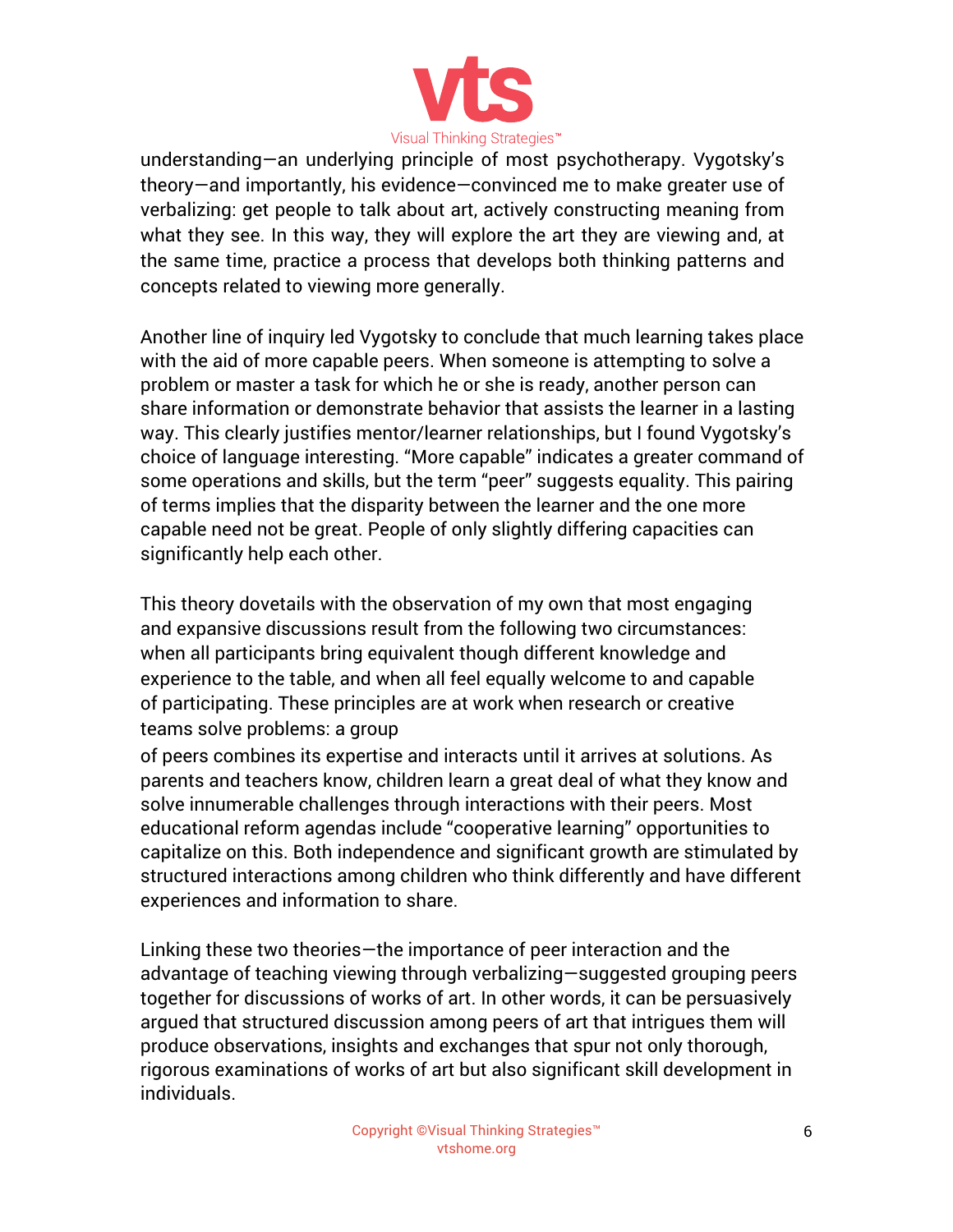

With this motivation, Housen's data became most helpful, because she focuses on aesthetic thinking. Like Piaget, Housen's research has resulted in a stage theory. Her model specifically describes the evolution of thinking about works of art—something that happens only as result of interaction with art over time. Unlike Piaget, she studied a range of ages well into adulthood; significant and extended exposure to art objects occurs only after childhood. Housen's method involves a non-‐directive interview as subjects look at different kinds of art. Subjects have ranged not only in age and but also in expertise. The theory that has emerged from the study of thousands of interviews describes five stages of development, each one characterized by a distinctive pattern of thinking.

Listening to the voices she collected, I recognized different kinds of people I encountered in the museum, both children and adults. She shed most light on those I saw most frequently, understood the least, and wanted most to affect: beginner viewers—those for whom the skills to find meaning in a range of art are not yet in place, those lacking in functional, flexible "visual literacy."

Housen and I decided to collaborate, and together we developed a system for teaching based on her data called the Visual Thinking Strategies (VTS). Given the desire to teach people at their current level of operations, and challenge them appropriately, her very detailed and nuanced descriptions of beginner's aesthetic cognition told us not only where to begin but also where to direct our efforts to help them grow. To date, the VTS addresses the two early stages of development, getting viewers to the point where art history and other kinds of information becomes their preoccupation.

Always wanting to keep the process active, the VTS centers on questioning. The teacher asks open-‐ended questions at the start and adds more directive and probing ones later. The later questions consider the artist's intentions as well as formal concerns, such as space, the first formal issue to surface as such in the interviews collected over many years of studying the effects of the VTS. The teacher acts as facilitator throughout the process, encouraging participation by all and making it clear that all responses are valuable. Facilitation stresses that expansive, reflective observation and thought are the desired behaviors, not drawing definitive, right-‐or-‐ wrong conclusions. The teacher links student's comments, making their interactions obvious and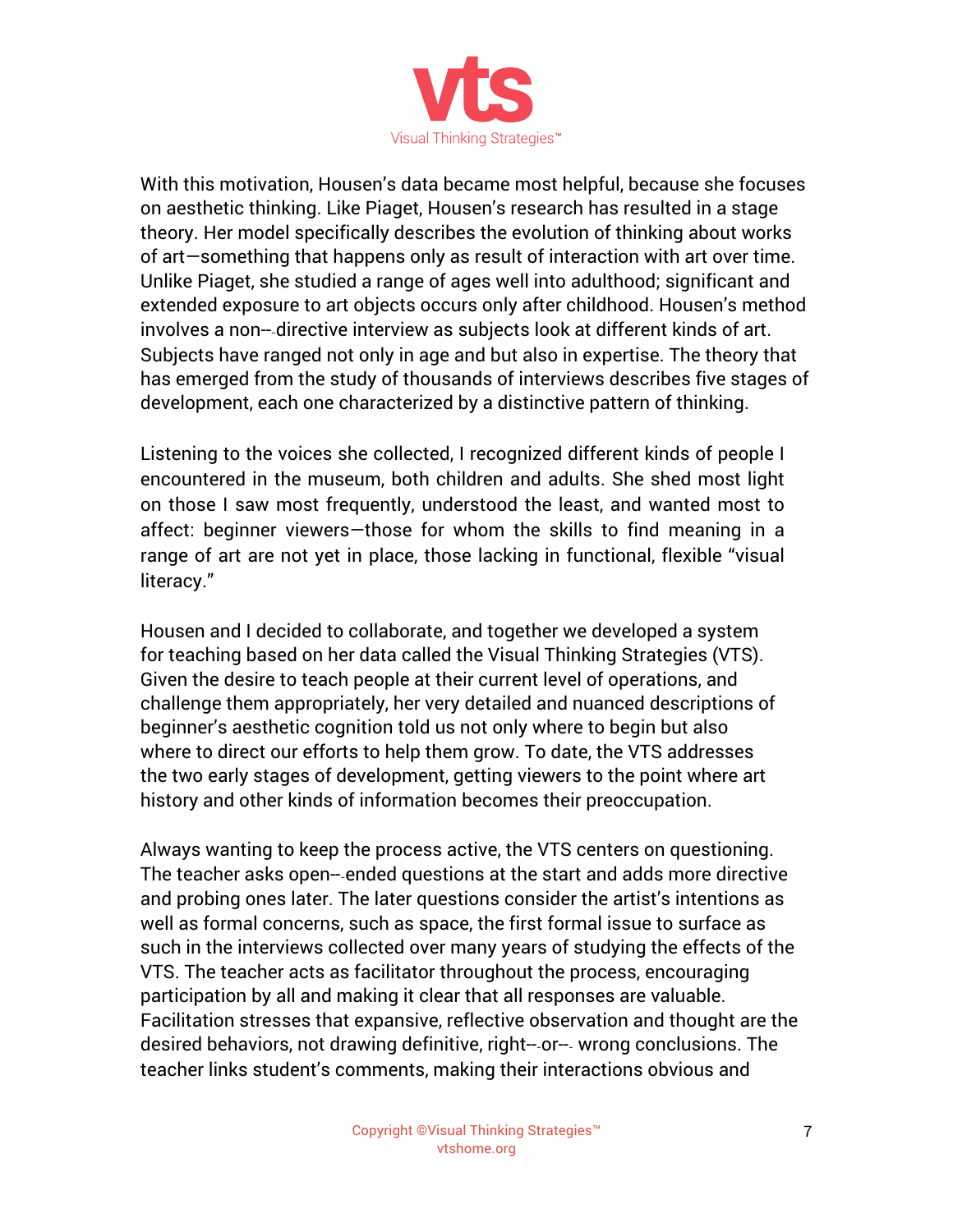

showing how listening and responding to others enriches the conversation and thus the examination of the work.

We decided to concentrate initial lessons on works in which the artist has intentionally depicted narratives. Our reasoning relates to Housen's discoveries about the primary pattern of thinking employed by people in the earliest viewing stage—finding stories of one sort or another in the visual evidence of a work of art. This decision enables viewers to do what they naturally want to do. It also respects the artist's intentions; we want people to be operating in a way that makes sense on many levels. To further legitimize the instincts of the beginner, we open up the viewing process with the question, "What is going on in this picture?" The wording gives tacit approval of story-‐finding, playing to the beginner's strength. But it also gently suggests that effort be expended, addressing a tendency among beginners to stop their viewing without probing. Both image selection and viewing strategy are thus informed by theory, and designed to satisfy natural urges and to challenge behavior in a productive way. I follow this with a few more examples of how we have used theory to create practice.

Another of Housen's findings reveals that idiosyncrasy is typical of beginning viewers. They tend to understand what they see according to very personal viewpoints that do not necessarily correspond to what others see or what artists intend. Later viewing, as described by Housen, moves away from this initial subjectivity. In teaching beginners, therefore, we want to allow for the personal to emerge, but also to encourage movement toward greater awareness of the objective reality of an image. Again, this information has implications for both image selection and strategy. In terms of images, we first select works full of familiar objects, people, and interactions, so that, as they begin the VTS, viewers describe what they see in their own ways, yet are likely to make observations that others share. In terms of strategy, we group beginning viewers with others and ask them to share observations and opinions which also helps foster openness and growth away from self-‐ involvement. As an additional step, designed to encourage both deductive reasoning and grounding of observations in the work, we ask viewers to provide the visual evidence to support their opinions. The sharing of observations to back up interpretations makes it clear to all why viewers think as they do, no matter how idiosyncratic.

Housen's observations also reveal that beginning viewing is often cursory. At first, the viewer observes a few salient details, then stops. The VTS therefore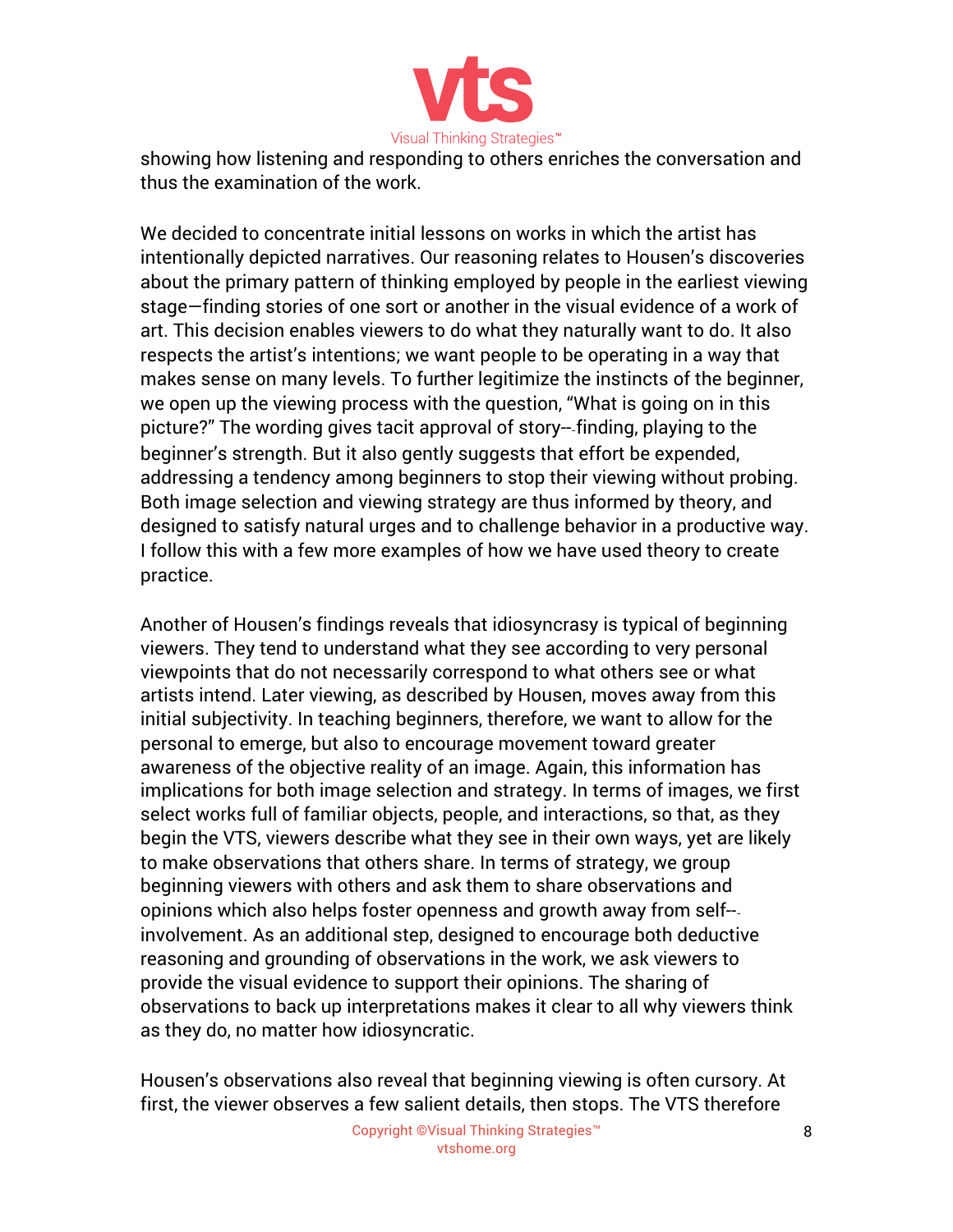

asks for extended examination with an often-‐repeated question, "What more can you find?" The impetus for this question is again evidence in Housen's data: extended viewing and increasing numbers of observations are habits that characteristically appear in the next stage. To underscore in a subtle manner this desired behavior, the teacher also continuously points to all observations made, no matter if they have been noticed before. This keeps all eyes focused on the image, and it also calls attention to details seen by one but possibly missed by others. The notion of building interpretations of meaning based on a large number of observations becomes common practice.

Many of the challenges that encourage beginning viewers to develop present themselves through image selection rather than strategy. Early growth comes from additional and ongoing exposure to art, letting the challenges emerge from visual encounter rather than increasingly complex assignments. In the VTS, images presented gradually increase in complexity. For example, they contain either more information or notably less on which to base interpretation; subjects are less familiar, more complicated; more is implied and less concrectly depicted; there are more contradictions; there is more symbolism or more levels of meaning; the works are more ambiguous; they are more taxing stylistically or more specialized in technique; they are narrower in their focus; or they are more culturally distant. In the same way that those teaching children to read carefully select and sequence texts to intrigue and appropriately challenge students, images should progress from the familiar, accessible and simple to the more complex, keeping pace step by step with development. Following Housen's data, especially the micro-‐changes that emerge as we continue to research all curriculum decisions, we supply images to correspond to new abilities and interests of viewers. Strategies change similarly, though at a slower pace than the image choices.

I actually hope this does not sound simple. Over ten years of research, practice and revision have gone into the development of the VTS which is now used in a number of museums and schools, both in the United States and elsewhere. Part of the challenge for me was unlearning earlier teaching practices.

I had to detach myself from old habits and learn a new paradigm, one that put people ahead of art, one that focused on enabling not just engaging people. I had to step back from what I thought people should learn, to create a teaching/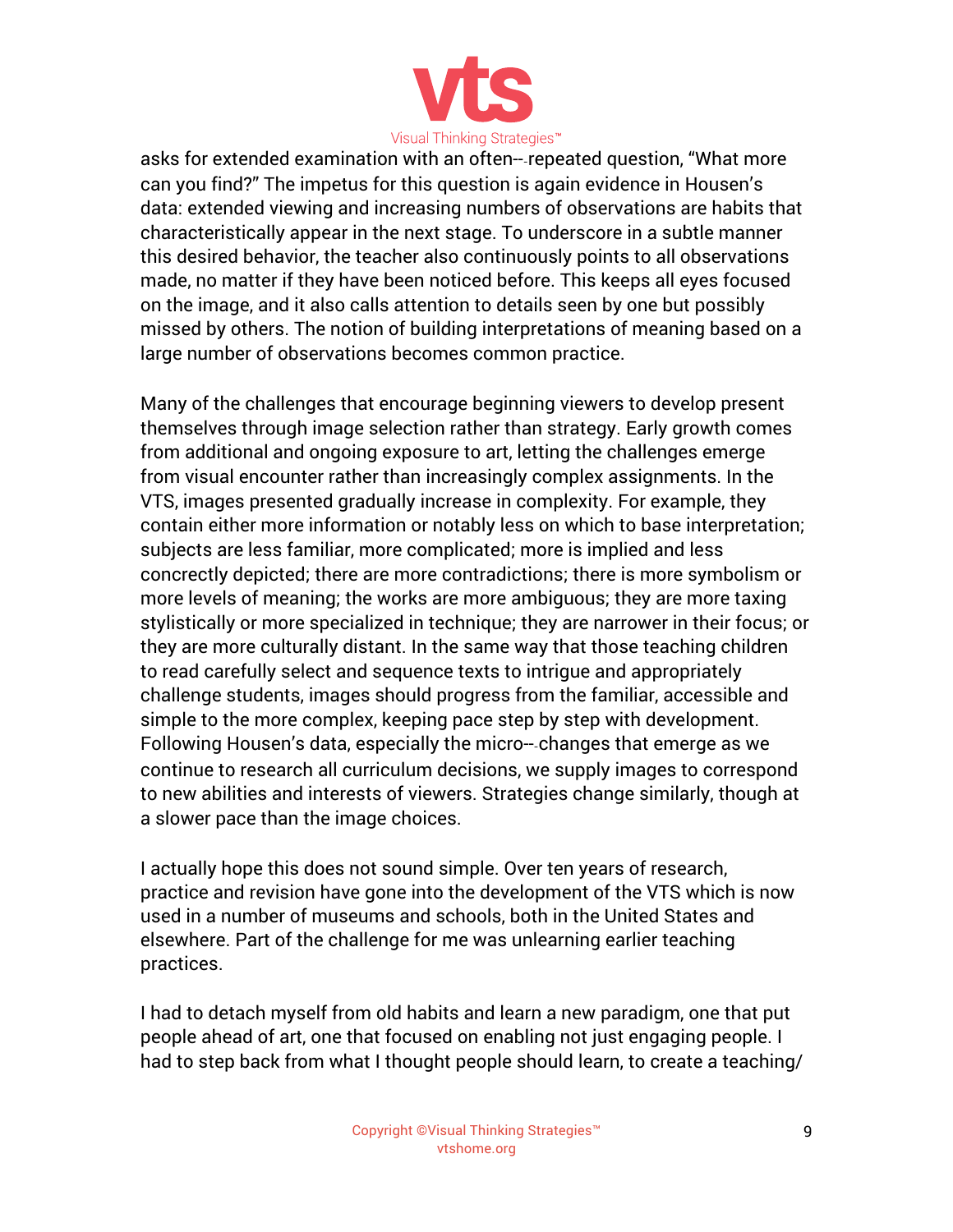

learning method that would help them realize their full potential at any given moment. Various theorists, especially Housen, helped me do this.